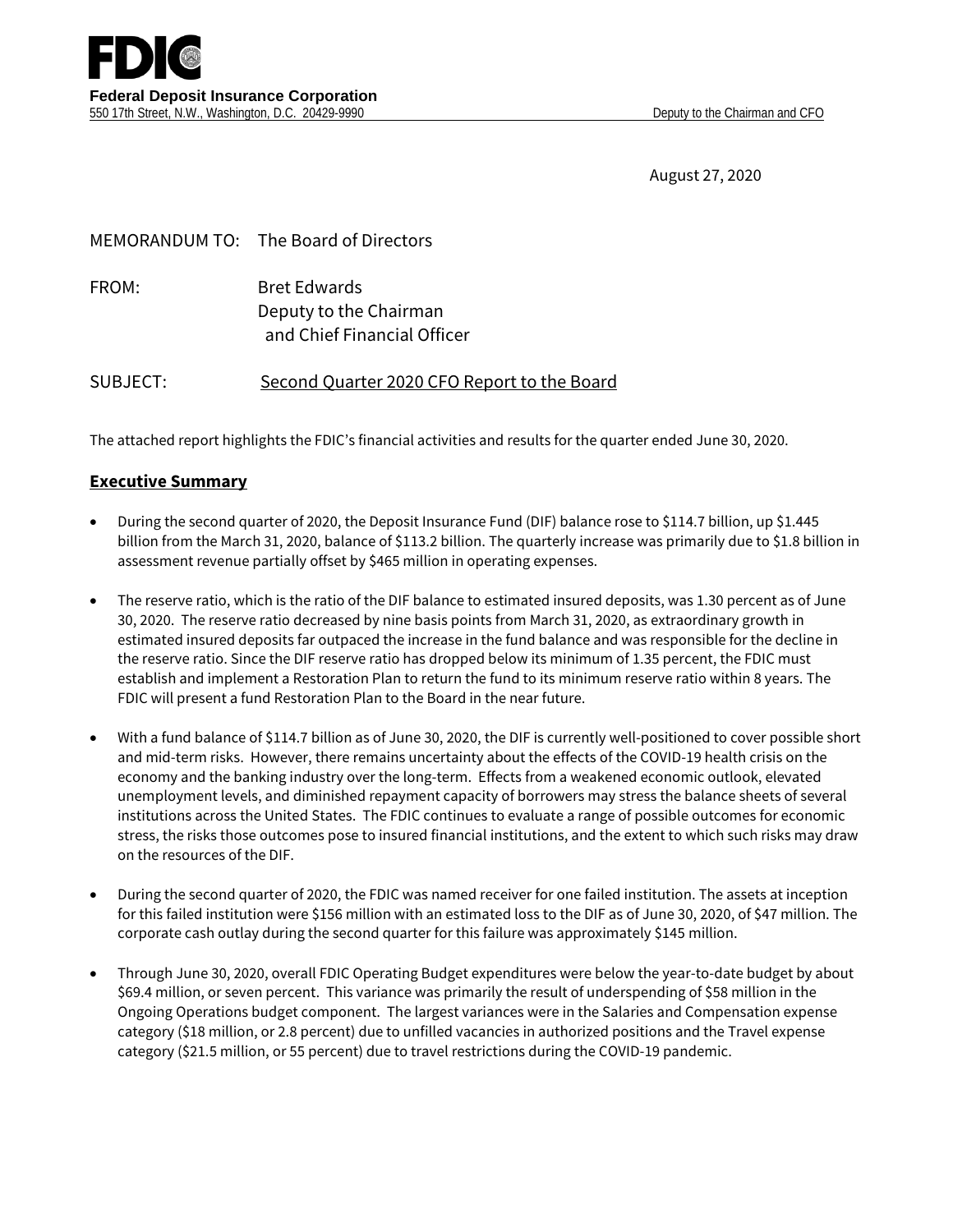## **I. Financial Results** (See pages 6 – 7 for detailed data and charts.)

## **Deposit Insurance Fund**

- For the six months ending June 30, 2020, the DIF's comprehensive income totaled \$4.3 billion, compared to comprehensive income of \$4.8 billion for the same period last year, a decrease of \$533 million. While assessment revenue increased year-over-year by \$606 million, this was more than offset by the year-over-year change in negative provision for insurance losses of \$971 million. The provision balance for 2020 is a negative \$35 million, reflecting minor adjustments to loss estimates for prior year failures. In contrast, the provision balance for 2019, a negative \$1 billion, reflected large decreases in loss estimates for prior year bank failures, primarily arising from shared-loss liability reductions and unanticipated recoveries from litigation settlements and professional liability claims by receiverships.
- The \$1.1 billion unrealized gain on U.S. Treasury securities for the first half of 2020 was a result of yields declining considerably across most maturity sectors of the Treasury yield curve, resulting in increases in the securities' market values relative to their book values.

### **Assessments**

- During June, the DIF recognized assessment revenue of \$1.6 billion for the estimate of second quarter 2020 insurance coverage. The last application of small bank assessment credits occurred in the first quarter 2020 and this quarter there was no reduction made for credits. Additionally, the DIF recognized a \$158 million adjustment for higher-than-estimated collections for the first quarter 2020 insurance coverage, which increased assessment revenue.
- On June 30, 2020, the FDIC collected \$1.5 billion in DIF assessments for first quarter 2020 insurance coverage.

### **II. Investment Results** (See pages 8 – 9 for detailed data and charts.)

### **DIF Investment Portfolio**

- On June 30, 2020, the total liquidity (also total market value) of the DIF investment portfolio stood at \$111.5 billion, up \$4.5 billion from its December 31, 2019, balance of \$107.0 billion. During the quarter, interest revenue, receivership dividends, and deposit insurance assessment collections far exceeded resolution-related outlays and operating expenses.
- On June 30, 2020, the DIF investment portfolio's yield was 1.61 percent, down 37 basis points from its 1.98 percent yield on December 31, 2019. The new Treasury securities purchased during the second quarter of the year had significantly lower yields than the maturing securities' yields.
- In accordance with the approved second quarter 2020 DIF portfolio investment strategy, staff purchased a total of nine conventional Treasury securities. The nine securities had a total par value of \$13 billion, a weighted average yield of 0.236 percent, and a weighted average maturity of 1.72 years.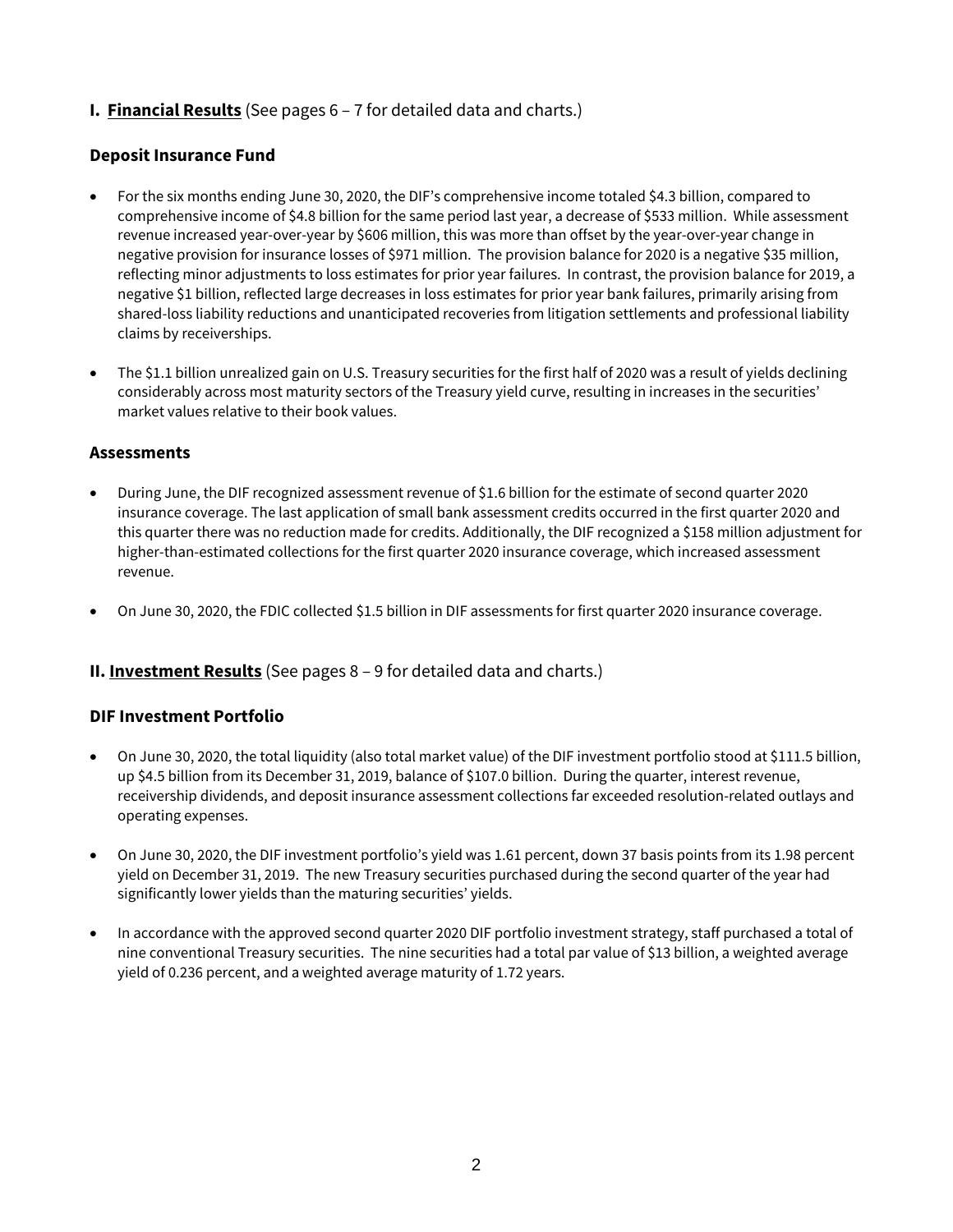## **III. Budget Results** (See pages 10 – 11 for detailed data.)

#### **Approved Budget Modifications**

The 2020 Budget Resolution delegated to the Chief Financial Officer (CFO) and selected other officials the authority to make certain modifications to the 2020 FDIC Operating Budget. The following budget reallocations were approved during the second quarter in accordance with the authority delegated by the Board of Directors:

- In June, the CFO approved the following mid-year adjustments to 2020 Ongoing Operations budgets:
	- o Adjustments to the Salaries and Compensation budgets of several organizations to address projected variances in that expense category, including an increase of \$2.1 million in Corporate University (CU) to provide funding for the salaries and benefits of long-term detailees from other organizations, a net increase of \$1.5 million in the budgets of various Executive Offices to cover the costs of detailees, and a decrease of \$3.8 million in the Legal Division budget to reflect the large number of unfilled vacancies. These adjustments did not change the total corporate budget for Salaries and Compensation.
	- o A net increase of \$4.6 million for one-time initiatives in the combined budgets of the organizations reporting to the Chief Information Officer (CIOO), bringing the total 2020 budget for one-time initiatives up to \$34.6 million. This increase includes additional funding of \$2.2 million for two projects, one to improve resolution information tracking and another to automate purchase and assumption settlement processes; \$2.6 million for infrastructure support; and various increases and decreases to reflect updated project estimates for previously-approved initiatives.
	- o A net increase of \$5.8 million for continuing operations expenses in the combined budgets of the CIOO, representing an increase of about 2.5% in the CIOO's non-salaries budget. This included increases in the Outside Services-Personnel category of \$5 million for the Division of Information Technology (DIT) and \$1 million for the Office of Chief Information Security Officer (OCISO) to address projected higher-thanbudgeted full-year operational expenses across multiple functions. These increases were partially offset by decreases in the Equipment and Travel budgets totaling \$1.8 million.
	- o A net increase of \$3.1 million in the DRR budget, including an increase of \$3.5 million in the Outside Services-Personnel expense category and a decrease of \$427,000 in the Travel expense category. The increase in the Outside Services-Personnel expense category will support enhancements to DRR's policies, procedures and ability to quickly respond to failure activity.
	- o A net increase of \$160,000 in the Division of Finance budget, including an increase of \$260,000 in Outside Services-Personnel and a decrease of \$100,000 in Travel. The increased budget will be used to respond to OIG audit recommendations related to crisis readiness and provide additional support for the Model Risk Management Program.
	- o A decrease of \$795,605 in the Travel budget of Division of Insurance and Research to reflect funds not expected to be used in 2020.
	- o Realignments among major expense categories in the budgets of the Division of Administration and the Office of Minority and Women Inclusion, with no net change to the total budgets of each organization.
- The CFO also approved in June a \$6.9 million net decrease in the Receivership Funding budget component for the Legal Division. This included decreases of \$7.25 million in the Outside Services-Personnel expense category and \$65,000 in the Travel expense category to reflect lower projected litigation-related expenses due to pre-trial settlements, bringing professional liability investigations work in-house, and pandemic-related delays. These decreases were partially offset by an increase of \$0.4 million in the Salaries and Compensation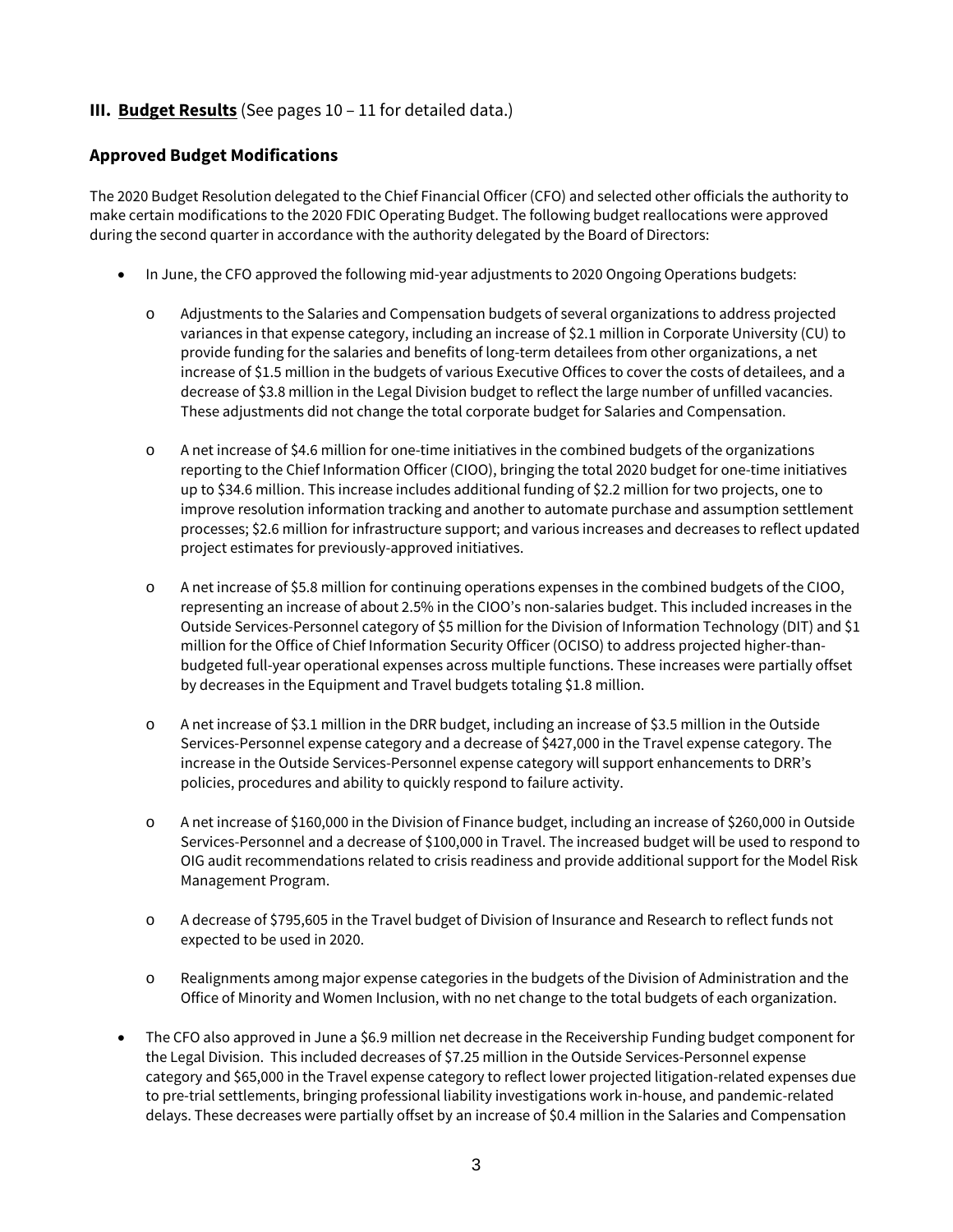budget to cover the unbudgeted salaries of a small number of term employees whose appointments expired during the first half of the year.

Following these second quarter budget modifications, the balances in the Corporate Unassigned contingency reserves were \$17,203,552 in the Ongoing Operations budget component and \$18,917,515 in the Receivership Funding budget component.

## **Approved Staffing Modifications**

The 2020 Budget Resolution delegated to the CFO the authority to modify approved 2020 staffing authorizations for divisions and offices, as long as those modifications did not increase the total approved 2020 FDIC Operating Budget.

- In April, the CFO approved the realignment of two positions from OCISO to DIT in conjunction with the transfer of operational management responsibility for certain information security functions.
- In April, the CFO approved a decrease of two authorized permanent positions in the Division of Depositor and Consumer Protection (DCP) in conjunction with a field territory restructuring and DCP's annual realignment of field supervisory positions to ensure appropriate field supervisory spans-of-control. In the same month, the CFO approved an increase of two additional examiner positions for large bank supervision, resulting in a net zero impact on total authorized staffing.
- In April, the CFO approved an increase of eight authorized permanent positions in the Division of Risk Management Supervision (RMS), including six additional examiner positions for large bank supervision and two Supervisory Examiner positions in conjunction with RMS's annual realignment of field supervisory positions to ensure appropriate field supervisory spans-of-control.
- In May, the CFO approved an increase of two permanent authorized positions in OCISO to help accelerate its workforce transformation in conjunction with the IT Modernization program.
- In June, the CFO approved an increase of seven permanent authorized positions in DRR, including two positions transferred from the Division of Complex Institution Supervision and Resolution (CISR) and five new positions, in conjunction with the transfer of responsibility for ensuring compliance with Part 360.9 requirements.

Following these changes, authorized staffing totaled 5,770 for the Corporation (comprised of 5,765 permanent and 5 non-permanent positions).

### **Spending Variances**

Significant spending variances by major expense category and division/office are discussed below. Significant spending variances for the quarter ending June 30, 2020, are defined as those that either (1) exceeded the YTD budget for a major expense category or division/office by more than \$2 million and represented more than three percent of the major expense category or total division/office budget; or (2) were under the YTD budget for a major expense category or division/office by more than \$10 million and represented more than 10 percent of the major expense category or total division/office budget.

## **Significant Spending Variances by Major Expense Category**

#### Ongoing Operations

There was a significant spending variance through the second quarter in the Travel expense category of the Ongoing Operations budget component. Spending in the Travel expense category was under the YTD budget by \$21.5 million, or 55 percent. The variance in the Travel expense category was primarily attributable to FDIC's travel restrictions and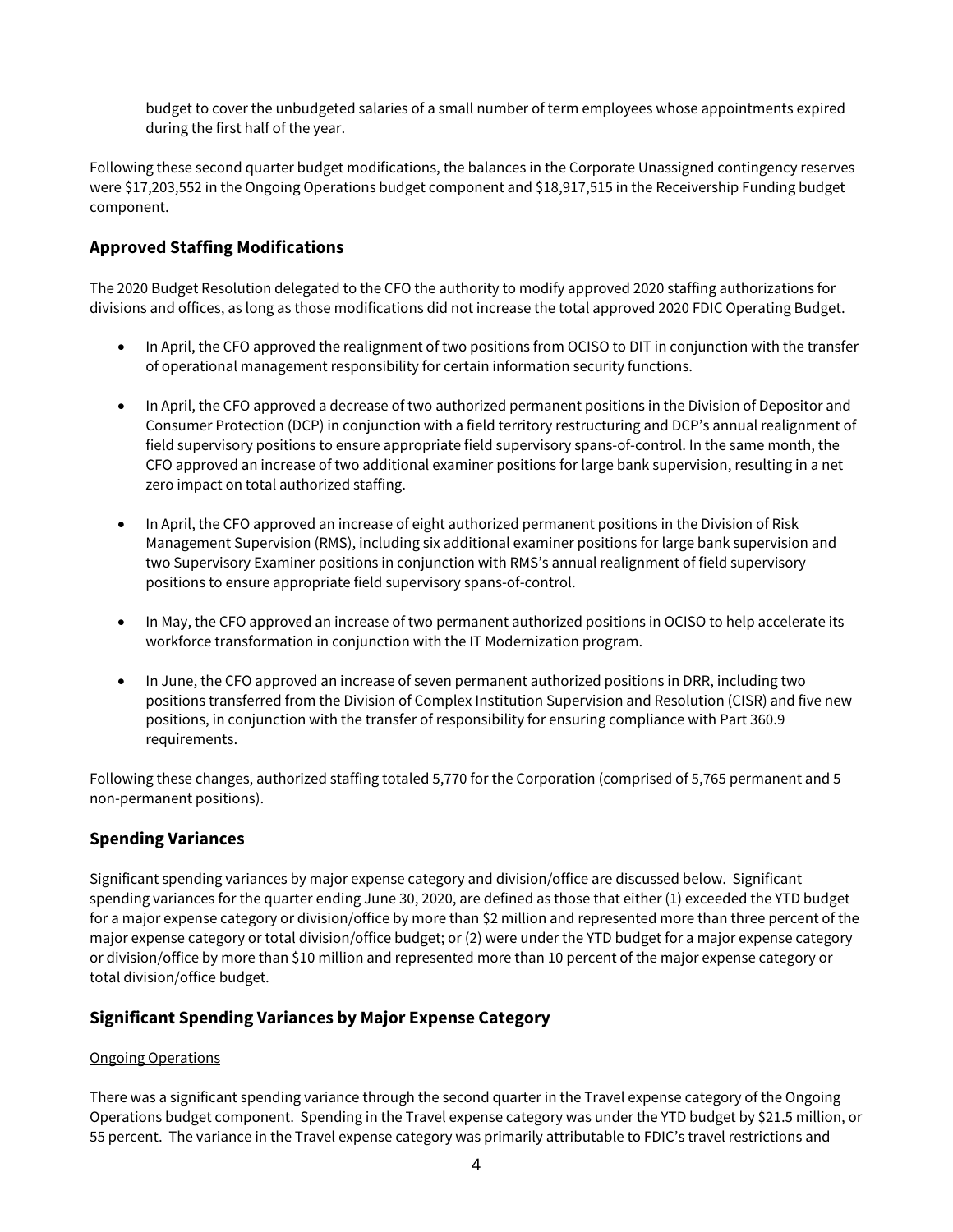mandatory telework in response to the COVID-19 pandemic in the second quarter of 2020, which restricted most business travel including those related to onsite examination, regulatory meetings, and in-person training. The variance primarily reflects underspending by RMS (\$13.8 million, or 54 percent of its 2020 YTD budget), DCP (\$3.9 million, or 59 percent of its 2020 YTD budget), CU (\$1.5 million, or 57 percent of its 2020 YTD budget), and CISR (\$1.2 million, or 75 percent of its 2020 YTD budget).

## **Significant Spending Variances by Division/Office**<sup>1</sup>

Only one organization had significant spending variances through the second quarter. The Legal Division underspent its YTD budget by \$10.9 million or 13.4 percent. The variance was primarily attributable to \$1.8 million in underspending in the Salaries and Compensation category in the Ongoing Operations component due to vacancies in budgeted positions and \$9.0 million in underspending in the Outside Services – Personnel category in the Receivership Funding component due to settlements, a decision to perform new professional liability investigations with FDIC staff, and delays in pending litigation due to the COVID-19 pandemic.

 $\overline{a}$ 1Information on division/office variances reflects variances in the FDIC Operating Budget and does not include variances related to approved multi-year investment projects.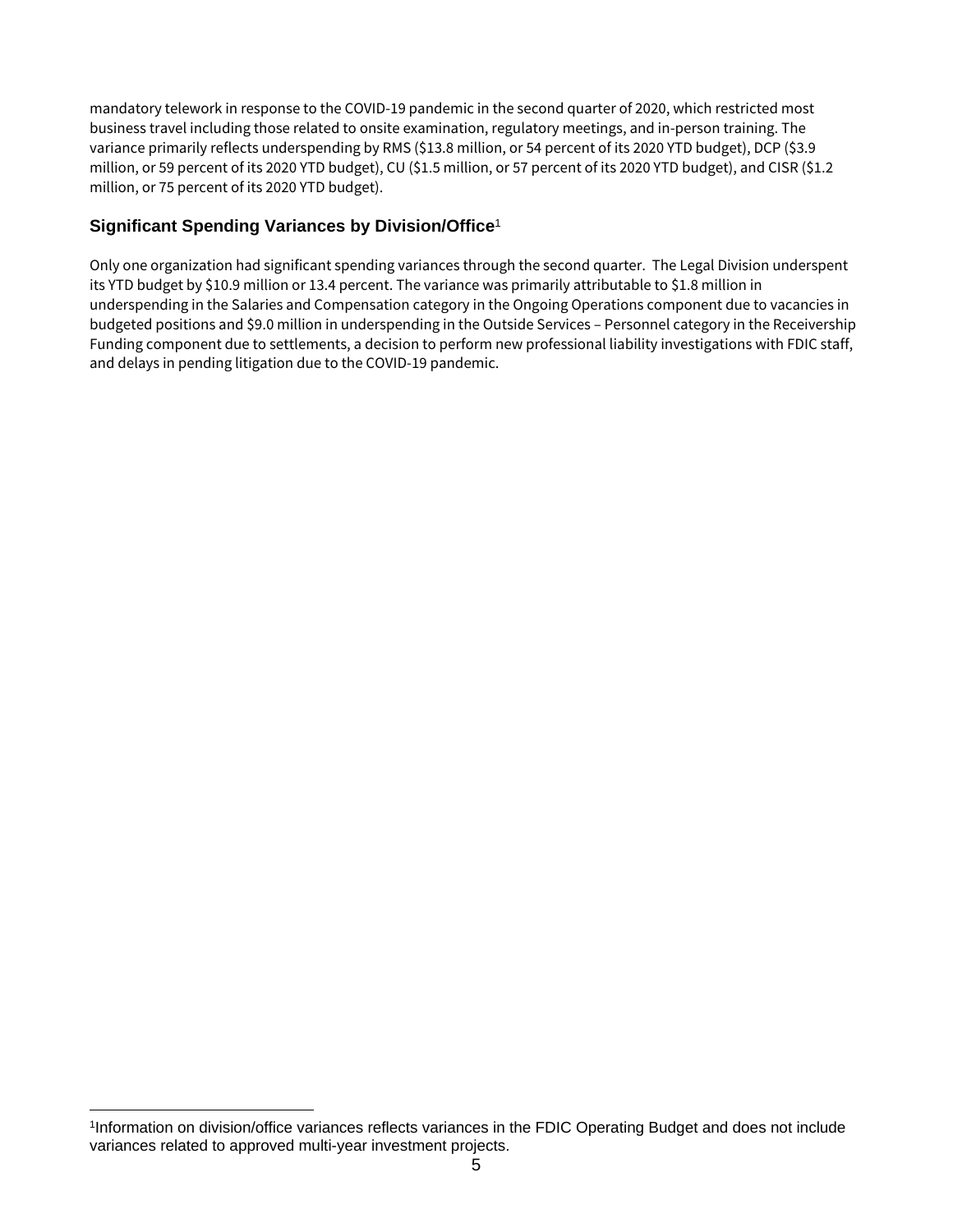| <b>Fund Financial Results</b>                                     |    |          |                                            |               |              |    |               |                | (\$ in Millions) |  |
|-------------------------------------------------------------------|----|----------|--------------------------------------------|---------------|--------------|----|---------------|----------------|------------------|--|
| <b>Balance Sheet</b>                                              |    |          | <b>Deposit Insurance Fund</b><br>Quarterly |               |              |    |               | Year-Over-Year |                  |  |
|                                                                   |    | $Jun-20$ | <b>Mar-20</b>                              |               | Change       |    | <b>Jun-19</b> |                | Change           |  |
| Cash and cash equivalents                                         | \$ | 5,144    | \$<br>9,490                                | $\mathcal{S}$ | $(4,346)$ \$ |    | 8,795         | $\mathbb{S}$   | (3,651)          |  |
| Investment in U.S. Treasury securities                            |    | 105,024  | 99,733                                     |               | 5,291        |    | 94,524        |                | 10,500           |  |
| Assessments receivable                                            |    | 1,632    | 1,357                                      |               | 275          |    | 1,060         |                | 572              |  |
| Interest receivable on investments and other assets, net          |    | 1,369    | 709                                        |               | 660          |    | 694           |                | 675              |  |
| Receivables from resolutions, net                                 |    | 1,860    | 2,456                                      |               | (596)        |    | 3,204         |                | (1, 344)         |  |
| Property and equipment, net                                       |    | 320      | 326                                        |               | (6)          |    | 320           |                | $\Omega$         |  |
| Operating lease right-of-use assets                               |    | 118      | 120                                        |               | (2)          |    | 0             |                | 118              |  |
| <b>Total Assets</b>                                               | \$ | 115,467  | 114,191<br>\$                              | \$            | 1,276        | \$ | 108,597       | \$             | 6,870            |  |
| Accounts payable and other liabilities                            |    | 221      | 215                                        |               | 6            |    | 241           |                | (20)             |  |
| Operating lease liabilities                                       |    | 127      | 127                                        |               | 0            |    | 0             |                | 127              |  |
| Liabilities due to resolutions                                    |    | 73       | 213                                        |               | (140)        |    | 530           |                | (457)            |  |
| Postretirement benefit liability                                  |    | 289      | 289                                        |               |              |    | 236           |                | 53               |  |
| Contingent liability for anticipated failures                     |    | 74       | 107                                        |               | (33)         |    | 111           |                | (37)             |  |
| Contingent liability for guarantee payments and litigation losses |    | 32       | 34                                         |               | (2)          |    | 33            |                | (1)              |  |
| <b>Total Liabilities</b>                                          | \$ | 816      | \$<br>985                                  | \$            | $(169)$ \$   |    | 1,151         | \$             | (335)            |  |
| FYI: Unrealized gain (loss) on U.S. Treasury securities, net      |    | 1,654    | 2,037                                      |               | (383)        |    | 500           |                | 1,154            |  |
| FYI: Unrealized postretirement benefit (loss) gain                |    | (61)     | (61)                                       |               |              |    | (14)          |                | (47)             |  |
| <b>Fund Balance</b>                                               | \$ | 114,651  | 113,206<br>\$                              | \$            | 1,445        | \$ | 107,446       | \$             | 7,205            |  |

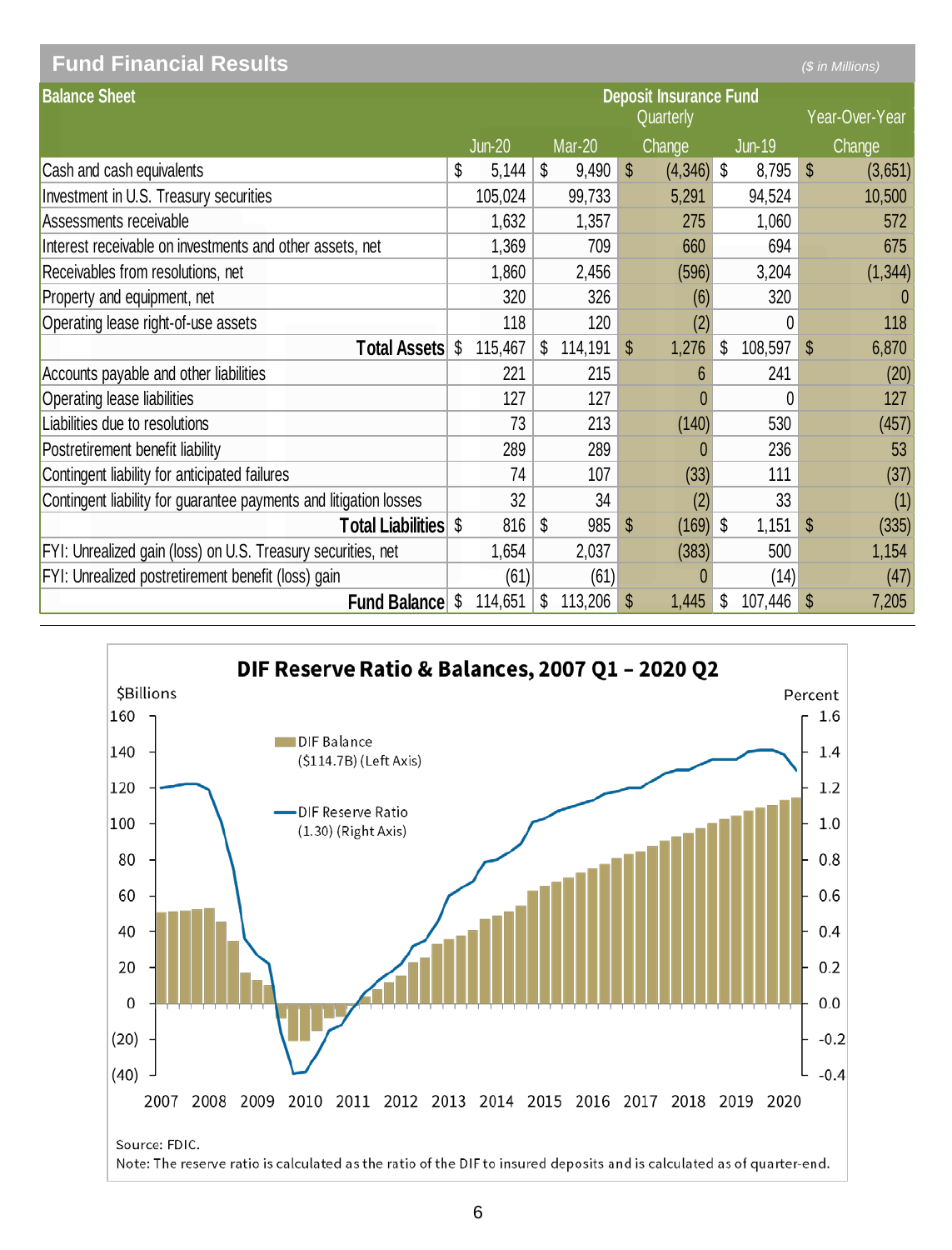| <b>Fund Financial Results - continued</b>               |               |                           |              |                | (\$ in Millions)                           |                |               |                |                |
|---------------------------------------------------------|---------------|---------------------------|--------------|----------------|--------------------------------------------|----------------|---------------|----------------|----------------|
| Income Statement (year-to-date)                         |               |                           |              |                | <b>Deposit Insurance Fund</b><br>Quarterly |                |               |                | Year-Over-Year |
|                                                         | <b>Jun-20</b> |                           | Mar-20       |                | Change                                     |                | $Jun-19$      |                | Change         |
| Assessments                                             | \$<br>3,162   | \$                        | 1,372        | $\mathfrak{L}$ | 1.790                                      | \$             | 2,556         | \$             | 606            |
| Interest on U.S. Treasury securities                    | 961           |                           | 507          |                | 454                                        |                | 1,042         |                | (81)           |
| Other revenue                                           | 6             |                           | 3            |                | 3                                          |                | 12            |                | (6)            |
| <b>Total Revenuel</b>                                   | \$<br>4,129   | \$                        | 1,882        | \$             | 2,247                                      | \$             | 3,610         | \$             | 519            |
| Operating expenses                                      | 925           |                           | 460          |                | 465                                        |                | 893           |                | 32             |
| <b>Provision for insurance losses</b>                   | (35)          |                           | 12           |                | (47)                                       |                | (1,006)       |                | 971            |
| Insurance and other expenses                            | 2             |                           | 1            |                |                                            |                | 1             |                |                |
| Total Expenses and Losses \$                            | 892           | \$                        | 473          | \$             | 419                                        | \$             | (112)         | \$.            | 1,004          |
| Net Income \$                                           | 3,237         | \$                        | 1.409        | \$.            | 1.828                                      | \$.            | 3,722         | \$             | (485)          |
| Unrealized gain (loss) on U.S. Treasury securities, net | 1.067         |                           | 1,450        |                | (383)                                      |                | 1,115         |                | (48)           |
| Unrealized postretirement benefit gain (loss)           | 0             |                           | $\Omega$     |                |                                            |                | 0             |                | 0              |
| Comprehensive Income \$                                 | 4,304         | $\boldsymbol{\mathsf{S}}$ | 2,859        | \$             | 1,445                                      | \$             | 4,837         | \$             | (533)          |
| <b>Selected Financial Data</b>                          |               |                           |              |                | <b>FSLIC Resolution Fund</b>               |                |               |                |                |
|                                                         |               |                           |              |                | Quarterly                                  |                |               |                | Year-Over-Year |
|                                                         | $Jun-20$      |                           | Mar-20       |                | Change                                     |                | <b>Jun-19</b> |                | Change         |
| Cash and cash equivalents                               | \$<br>926     | \$                        | 926          | $\mathcal{S}$  | $\Omega$                                   | $\mathfrak{L}$ | 912           | $\mathfrak{L}$ | 14             |
| Accumulated deficit                                     | (124, 563)    |                           | (124, 563)   |                | $\Omega$                                   |                | (124, 576)    |                | 13             |
| Total resolution equity                                 | 907           |                           | 926          |                | (19)                                       |                | 913           |                | (6)            |
| Total revenue                                           | 3             |                           | 3            |                | 0                                          |                | 11            |                | (8)            |
| Operating expenses                                      | 0             |                           | 0            |                | $\Omega$                                   |                | 0             |                | $\Omega$       |
| Recovery of tax benefits                                | $\mathbf{0}$  |                           | $\mathbf{0}$ |                | $\Omega$                                   |                | 0             |                | $\mathbf{0}$   |
| Losses related to thrift resolutions                    | 0             |                           | $\mathbf{0}$ |                | $\mathbf{0}$                               |                | 0             |                | $\Omega$       |
| Net Income (Loss)                                       | \$<br>3       | \$                        | 3            | $\sqrt{3}$     | 0                                          | \$             | 11            | \$             | (8)            |

**Receivership Selected Statistics June 2020 vs. June 2019**

|                            | DIF |               |  | FRF    |            |             |  | <b>ALL FUNDS</b> |  |        |   |               |   |          |  |        |
|----------------------------|-----|---------------|--|--------|------------|-------------|--|------------------|--|--------|---|---------------|---|----------|--|--------|
| (\$ in millions)           |     | <b>Jun-20</b> |  | Jun-19 | Change     | $Jun-20$    |  | Jun-19           |  | Change |   | <b>Jun-20</b> |   | $Jun-19$ |  | Change |
| <b>Total Receiverships</b> |     | 244           |  | 263    | (19)       |             |  |                  |  |        |   | 244           |   | 263      |  | (19)   |
| Assets in Liquidation      | Φ   | 380           |  | ,039   | (659)      |             |  |                  |  | (1)    |   | 381           | ⋒ | 1,041    |  | (660)  |
| <b>YTD Collections</b>     | ω   | 285           |  | 555    | $(270)$ \$ |             |  | 0                |  |        | S | 286           | S | 555      |  | (269)  |
| YTD Dividend/Other Pmts -  | œ   | 797           |  | 859    | (62)       | $0^{\circ}$ |  | 0                |  |        |   | 797           | S | 859      |  | (62)   |



The coverage ratio peaked in 2019 at 118%, after years of seeing a steady rise. Since 2014, the DIF balance has grown by over 80% and therefore has generated an increasing amount of interest income. Secondarily, Treasury yields remained below their historical averages, but did gradually rise from 2015 to 2018. However in 2019, yields dropped slowly, then in March 2020, the entire yield curve suffered extraordinary downward pressure as the FOMC slashed the overnight Fed Funds rate to nearly zero to support the economy.

While the investment portfolio balance should continue to grow at a slower pace, the maturing securities purchased at past higher yields can only be reinvested in significantly lower yields. Interest revenue in the coming quarters is expected to decrease as the Federal Funds Target Rate sits between 0bps and 25bps, and the 5-year tenor is yielding approximately 30.6bps.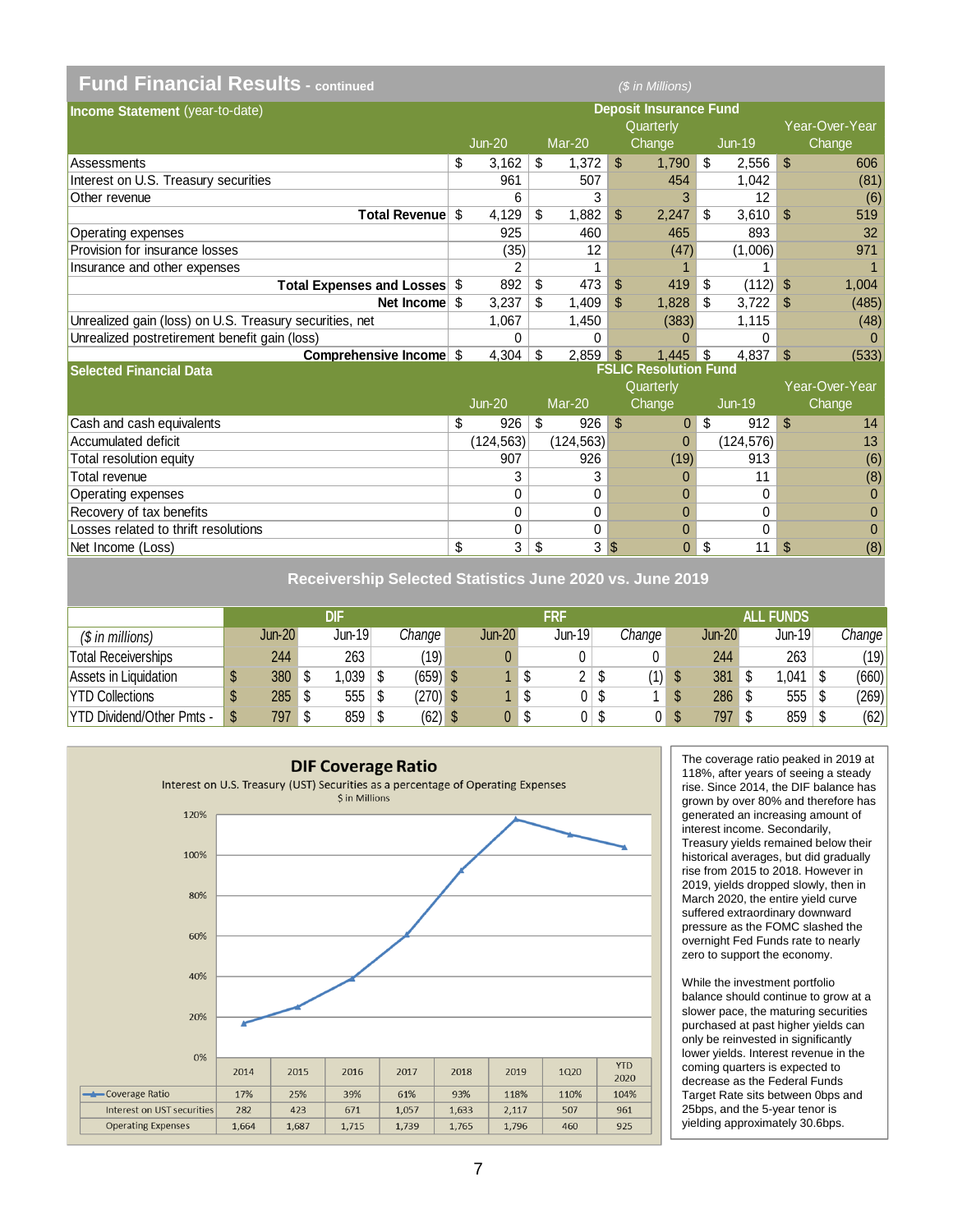| <b>Deposit Insurance Fund Portfolio Summary</b><br>(Dollar Values in Millions)                        |                                     |                                     |                               |  |  |  |  |  |  |
|-------------------------------------------------------------------------------------------------------|-------------------------------------|-------------------------------------|-------------------------------|--|--|--|--|--|--|
|                                                                                                       | 6/30/20                             | 12/31/19                            | Change                        |  |  |  |  |  |  |
| Par Value<br><b>Amortized Cost</b><br>Total Market Value (including accrued interest)                 | \$107,107<br>\$108.501<br>\$111,474 | \$104,429<br>\$105,464<br>\$107,024 | \$2,678<br>\$3,038<br>\$4,450 |  |  |  |  |  |  |
| Primary Reserve <sup>1</sup><br>Primary Reserve % of Total Portfolio                                  | \$111,474<br>100.0%                 | \$107,024<br>100.0%                 | \$4,450<br>$0.0\%$            |  |  |  |  |  |  |
| Yield-to-Maturity                                                                                     | 1.61%                               | 1.98%                               | $-0.37\%$                     |  |  |  |  |  |  |
| Weighted Average Maturity (in years)                                                                  | 1.03                                | 1.18                                | $-0.15$                       |  |  |  |  |  |  |
| Effective Duration (in years)<br><b>Total Portfolio</b><br>Available-for-Sale Securities <sup>2</sup> | 1.00<br>1.05                        | 1.15<br>1.22                        | $-0.15$<br>$-0.17$            |  |  |  |  |  |  |

1 Primary Reserve is the total market value (including accrued interest) of overnight investments, all available-for-sale securities (AFS), and held-to-maturity securities maturing within three months.

<sup>2</sup> Excludes any overnight investments.

| <b>Summary of Other Corporate Investment Portfolios</b><br>(Dollar Values in Millions)        |                             |                             |                              |  |  |  |  |  |  |  |
|-----------------------------------------------------------------------------------------------|-----------------------------|-----------------------------|------------------------------|--|--|--|--|--|--|--|
|                                                                                               | 6/30/20                     | 12/31/19                    | Change                       |  |  |  |  |  |  |  |
| <b>FRF-FSLIC</b><br>Book Value <sup>3</sup><br>Yield-to-Maturity<br>Weighted Average Maturity | \$881<br>0.11%<br>overnight | \$878<br>1.51%<br>overnight | \$3<br>$-1.40%$<br>no change |  |  |  |  |  |  |  |

 $3$  Due to the current short-term nature of this portfolio, its respective Par, Book, and Market Values are identical for reporting purposes.

| <b>National Liquidation Fund (NLF) Investment Portfolio Summary</b><br>(Dollar Values in Millions) |                        |                        |                             |  |  |  |  |  |  |  |
|----------------------------------------------------------------------------------------------------|------------------------|------------------------|-----------------------------|--|--|--|--|--|--|--|
|                                                                                                    | 6/30/20                | 12/31/19               | Change                      |  |  |  |  |  |  |  |
| Book Value $4$<br><b>Effective Annual Yield</b><br><b>Weighted Average Maturity (in days)</b>      | \$1,974<br>0.40%<br>15 | \$2,128<br>1.76%<br>32 | (\$154)<br>$-1.35%$<br>(17) |  |  |  |  |  |  |  |

<sup>4</sup> Due to the short-term nature of the NLF portfolio, its Book and Market Values are identical for reporting purposes.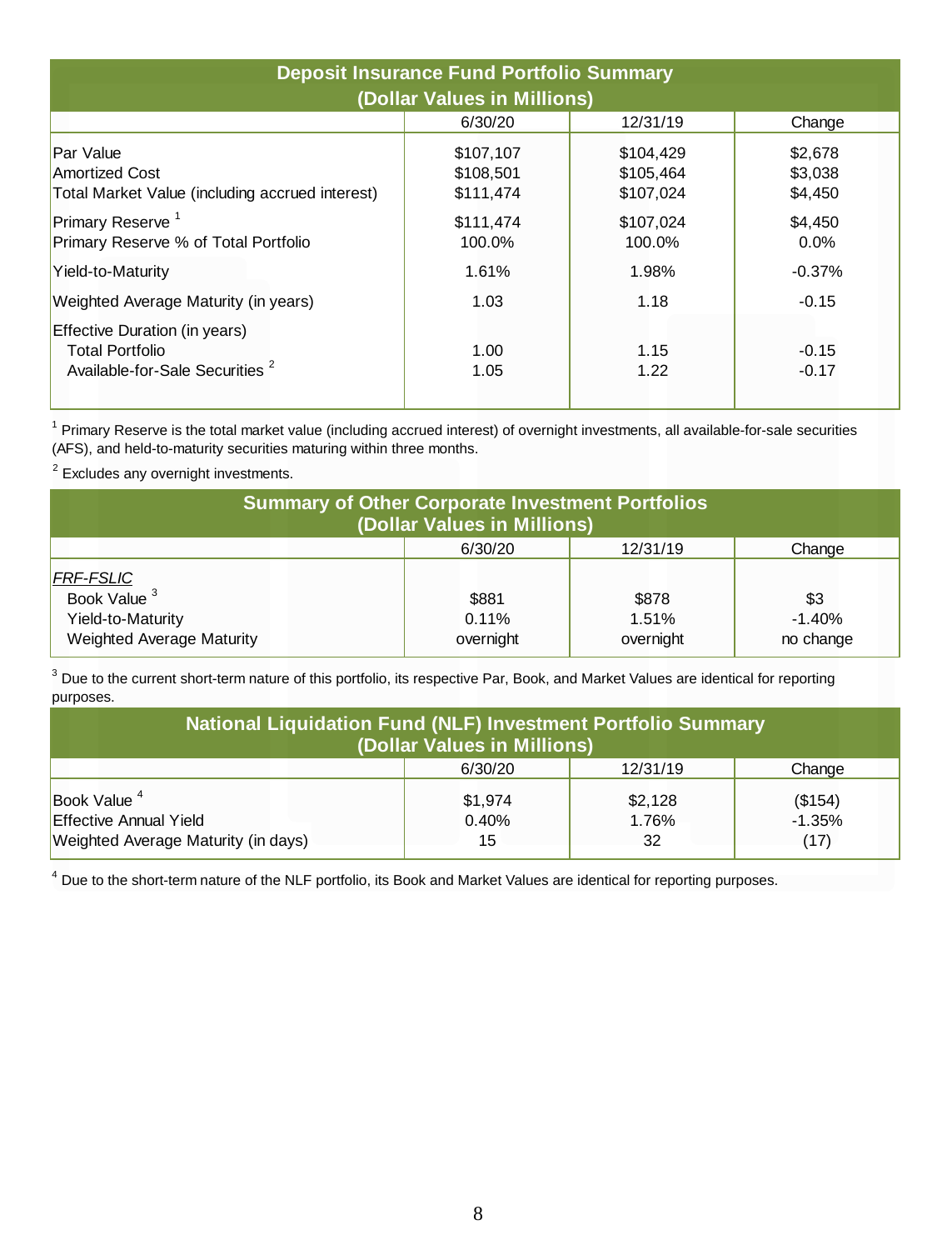|                               | <b>Investment Strategies</b>                                                                                                 |  |  |  |  |  |  |
|-------------------------------|------------------------------------------------------------------------------------------------------------------------------|--|--|--|--|--|--|
| <b>DEPOSIT INSURANCE FUND</b> | <b>Strategy for the 2nd Quarter 2020</b>                                                                                     |  |  |  |  |  |  |
|                               | Invest up to \$18 billion (par value) in AFS securities with maturities between September<br>30, 2020 and December 31, 2024. |  |  |  |  |  |  |
|                               | <b>Strategy Changes for the 3rd Quarter 2020</b>                                                                             |  |  |  |  |  |  |
|                               | Invest up to \$32 billion (par value) in AFS securities with maturities between December<br>31, 2020 and July 1, 2025.       |  |  |  |  |  |  |
|                               |                                                                                                                              |  |  |  |  |  |  |
| NATIONAL LIQUIDATION FUND     | <b>Strategy for the 2nd Quarter 2020</b>                                                                                     |  |  |  |  |  |  |
|                               | Maintain an overnight deposit target floor balance within a range of \$100 million to \$300<br>million.                      |  |  |  |  |  |  |
|                               | Strategically invest the remaining funds in the zero- to 12-month maturity sector.                                           |  |  |  |  |  |  |
|                               | <b>Strategy Changes for the 3rd Quarter 2020</b>                                                                             |  |  |  |  |  |  |
|                               | Maintain an overnight deposit target floor balance within a range of \$50 million to \$200<br>million.                       |  |  |  |  |  |  |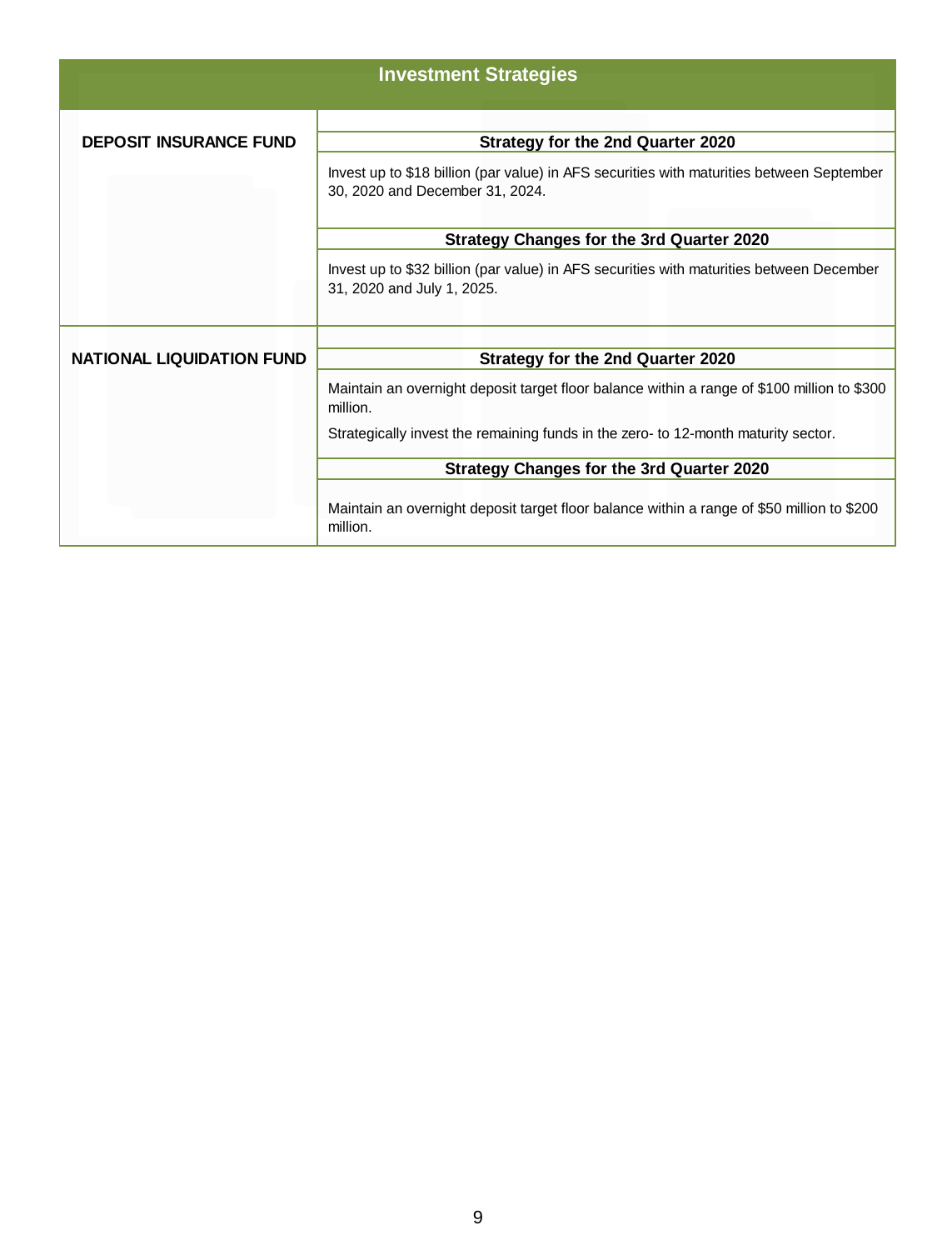#### Executive Summary of 2020 Budget and Expenditures by Budget Component and Major Expense Category Through June 30, 2020 (Dollars in Thousands)

|                                              | Annual        | <b>YTD</b>    | <b>YTD</b>   | % of YTD           | <b>YTD</b>   |
|----------------------------------------------|---------------|---------------|--------------|--------------------|--------------|
| Major Expense Category                       | <b>Budget</b> | <b>Budget</b> | Expenditures | <b>Budget Used</b> | Variance     |
| <b>FDIC Operating Budget</b>                 |               |               |              |                    |              |
| <b>Ongoing Operations</b>                    |               |               |              |                    |              |
| Salaries & Compensation                      | \$1,272,831   | \$643,699     | \$625,712    | 97%                | (\$17,987)   |
| Outside Services - Personnel                 | 311,371       | 145,662       | 139,527      | 96%                | (6, 135)     |
| Travel                                       | 78.194        | 39,287        | 17,806       | 45%                | (21, 481)    |
| <b>Buildings</b>                             | 99,034        | 48,826        | 49,799       | 102%               | 973          |
| Equipment                                    | 106,650       | 58,140        | 48,303       | 83%                | (9,837)      |
| Outside Services - Other                     | 15,917        | 8,309         | 8.160        | 98%                | (149)        |
| <b>Other Expenses</b>                        | 15,443        | 8,185         | 4,822        | 59%                | (3, 363)     |
| <b>Total Ongoing Operations</b>              | \$1,899,440   | \$952,108     | \$894,129    | 94%                | (\$57,979)   |
| <b>Receivership Funding</b>                  |               |               |              |                    |              |
| Salaries & Compensation                      | \$765         | \$236         | \$850        | 360%               | \$614        |
| Outside Services - Personnel                 | 69,300        | 27.622        | 17.852       | 65%                | (9,770)      |
| Travel                                       | 1,030         | 535           | 389          | 73%                | (146)        |
| <b>Buildings</b>                             | 2,227         | 1,112         | 1.063        | 96%                | (49)         |
| Equipment                                    | 8             | 3             | (29)         | $-967%$            | (32)         |
| Outside Services - Other                     | 571           | 284           | 40           | 14%                | (244)        |
| <b>Other Expenses</b>                        | 1,099         | 548           | 628          | 115%               | 80           |
| <b>Total Receivership Funding</b>            | \$75,000      | \$30.340      | \$20.793     | 69%                | (\$9,547)    |
| <b>Office of the Inspector General</b>       |               |               |              |                    |              |
| Salaries & Compensation                      | \$37.033      | \$18.516      | \$17.280     | 93%                | (\$1,236)    |
| Outside Services - Personnel                 | 2,400         | 1,200         | 1,041        | 87%                | (159)        |
| Travel                                       | 1.035         | 518           | 423          | 82%                | (95)         |
| <b>Buildings</b>                             | $\Omega$      | $\Omega$      | $\Omega$     |                    | $\Omega$     |
| Equipment                                    | 1,888         | 944           | 658          | 70%                | (286)        |
| Outside Services - Other                     | $\Omega$      | $\Omega$      | 4            |                    | 4            |
| <b>Other Expenses</b>                        | 626           | 313           | 219          | 70%                | (94)         |
| <b>Total Office of the Inspector General</b> | \$42,982      | \$21,491      | \$19,625     | 91%                | (\$1,866)    |
| <b>Total FDIC Operating Budget</b>           | \$2.017.422   | \$1.003.939   | \$934.547    | 93%                | ( \$69, 392) |